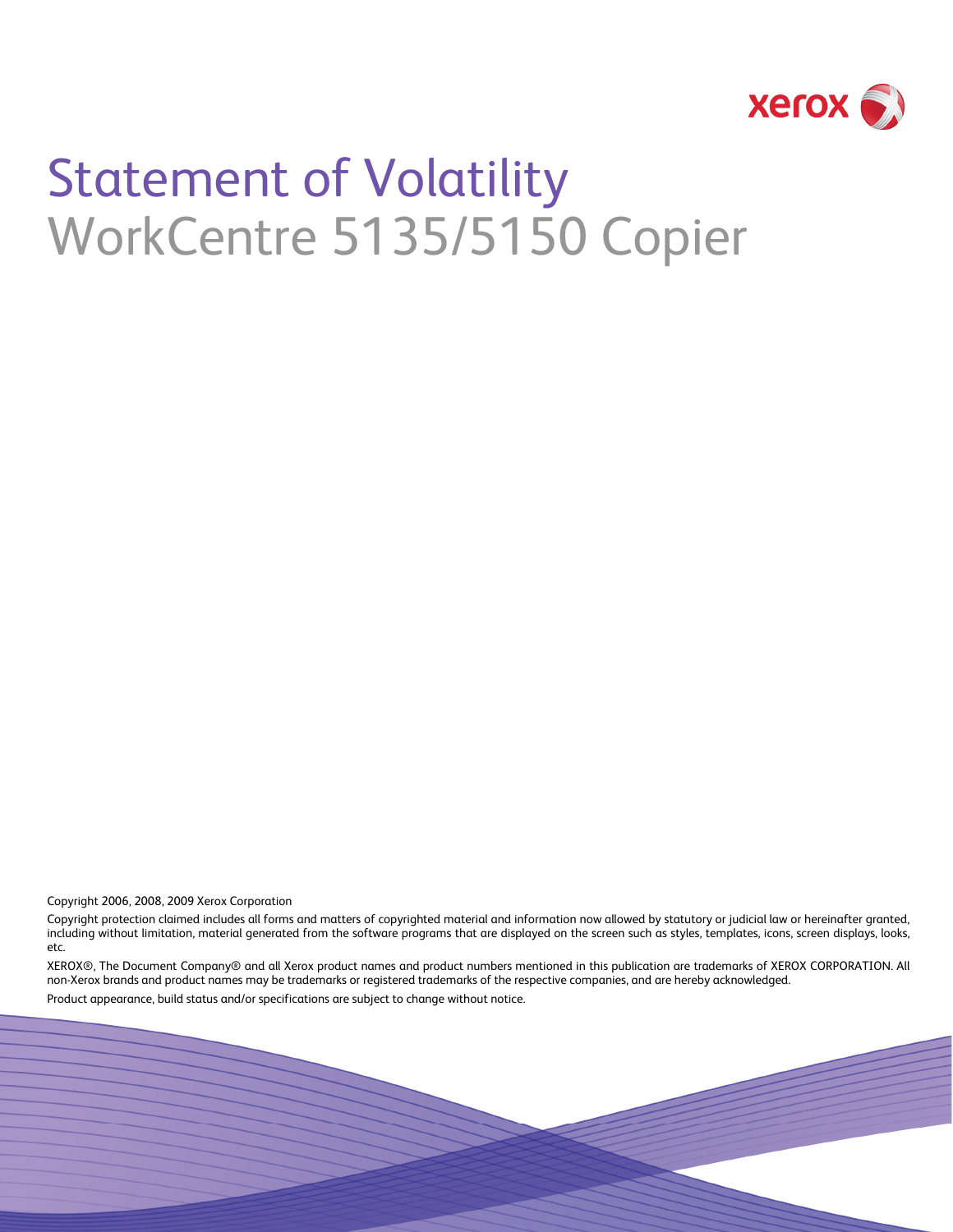## Statement of Volatility WorkCentre 5135/5150 Copier

## **Notice**

This document describes the locations, capacities and contents of volatile and non-volatile memory devices within the WorkCentre 5135 and WorkCentre 5150 Copiers

The context of the information in this document is that normal means of access or data extraction are being attempted in order to reproduce, read, or extract stored or latent data. This does not include attempts to reproduce, read or extract data or reverse engineer storage methods by individuals or organizations with advanced skills or through the use of extraordinary resources and measures or specialty equipment not normally available in the industry or to the public.

The content of this document is provided for information purposes only. Performance of the products referenced herein is exclusively subject to the applicable Xerox Corporation terms and conditions of sale and/or lease. Nothing stated in this document constitutes the establishment of any additional agreement or binding obligations between Xerox Corporation and any third party.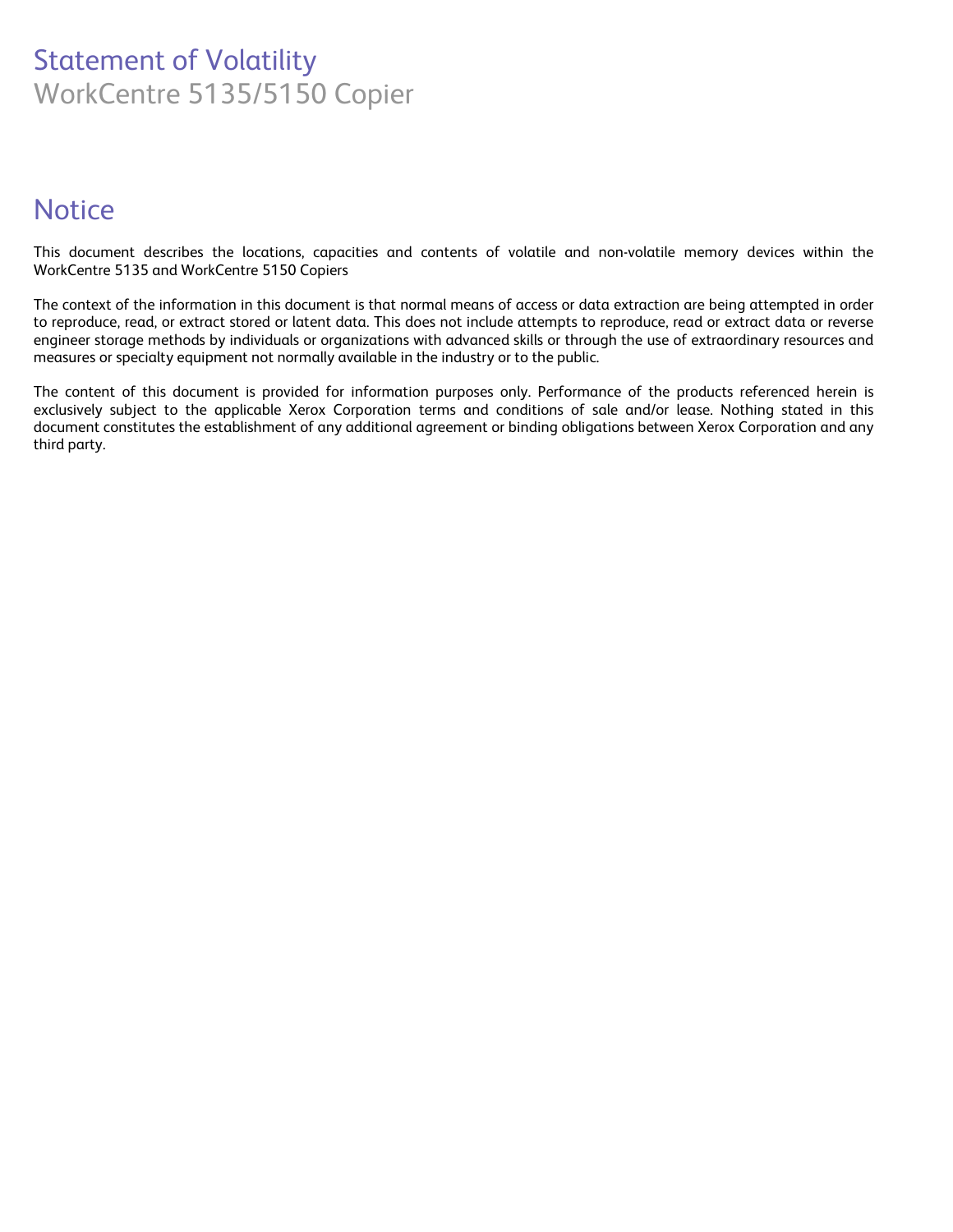## Statement of Volatility WorkCentre 5135/5150 Copier

#### **Introduction**

For Copy only configuration of WorkCentre 5135 and 5150 products.

This document describes the amounts and types of memory contained in the device in an easy to read tabular format. To allow security issues to be addressed as needed, specific commentary has been included about job data and where Personally Identifiable Information (PII) can be found in the system.

The information contained in this document has been verified at the time the product is released for sale. Manufacturing process changes may require that memory amounts are increased but, the purpose or contents of the memory should not change.

#### **General Memory Information**

#### **Volatile Memory**

All volatile memory listed is cleared after power is removed (decay occurs generally within 20 seconds at room temperature).

All volatile memory listed is required for normal system operation and during service and diagnostic procedures.

Removal of any volatile memory will void the warranty.

#### **Non-Volatile Memory**

All non-volatile memory listed is required for normal system operation and during service and diagnostic procedures.

Removal of any non-volatile memory will void the warranty.

None of the non-volatile memory in the system can be accessed by accidental keystrokes.

#### **Device Module Descriptions**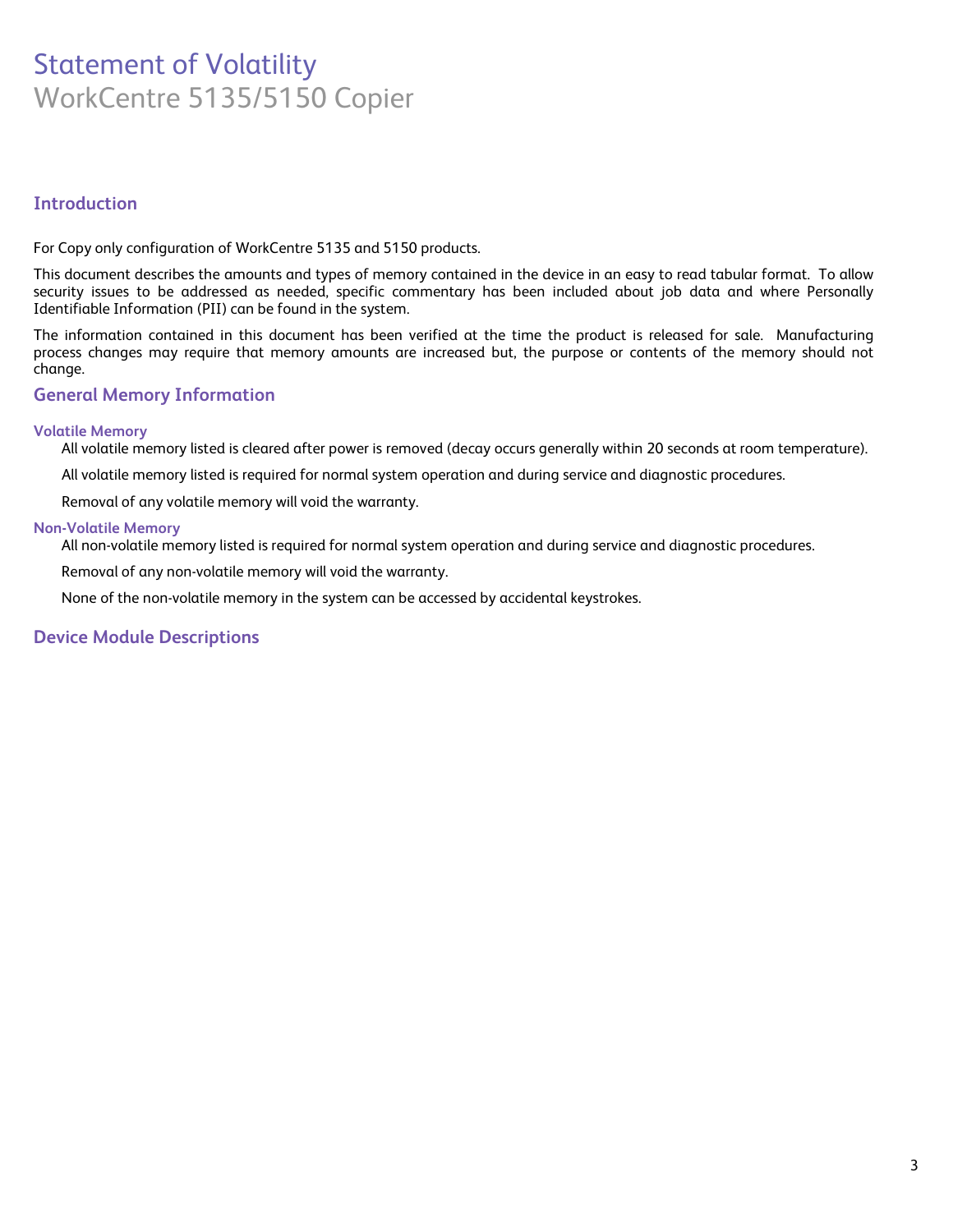### **Signature Block**

This evaluation and summary was completed by:

| Signature               |                                   |
|-------------------------|-----------------------------------|
| <b>Printed Name</b>     | <b>Brian Rook</b>                 |
| Job Title               | <b>Electronics Module Manager</b> |
| Job Function            | <b>Electronics Module Manager</b> |
| <b>Preparation Date</b> | 2009                              |

This evaluation and summary was reviewed by:

| Signature               | Tany Kornat                     |
|-------------------------|---------------------------------|
| <b>Printed Name</b>     | Larry Kovnat                    |
| Job Title               | <b>Product Security Manager</b> |
| Job Function            | <b>Product Security</b>         |
| <b>Preparation Date</b> | 2009                            |